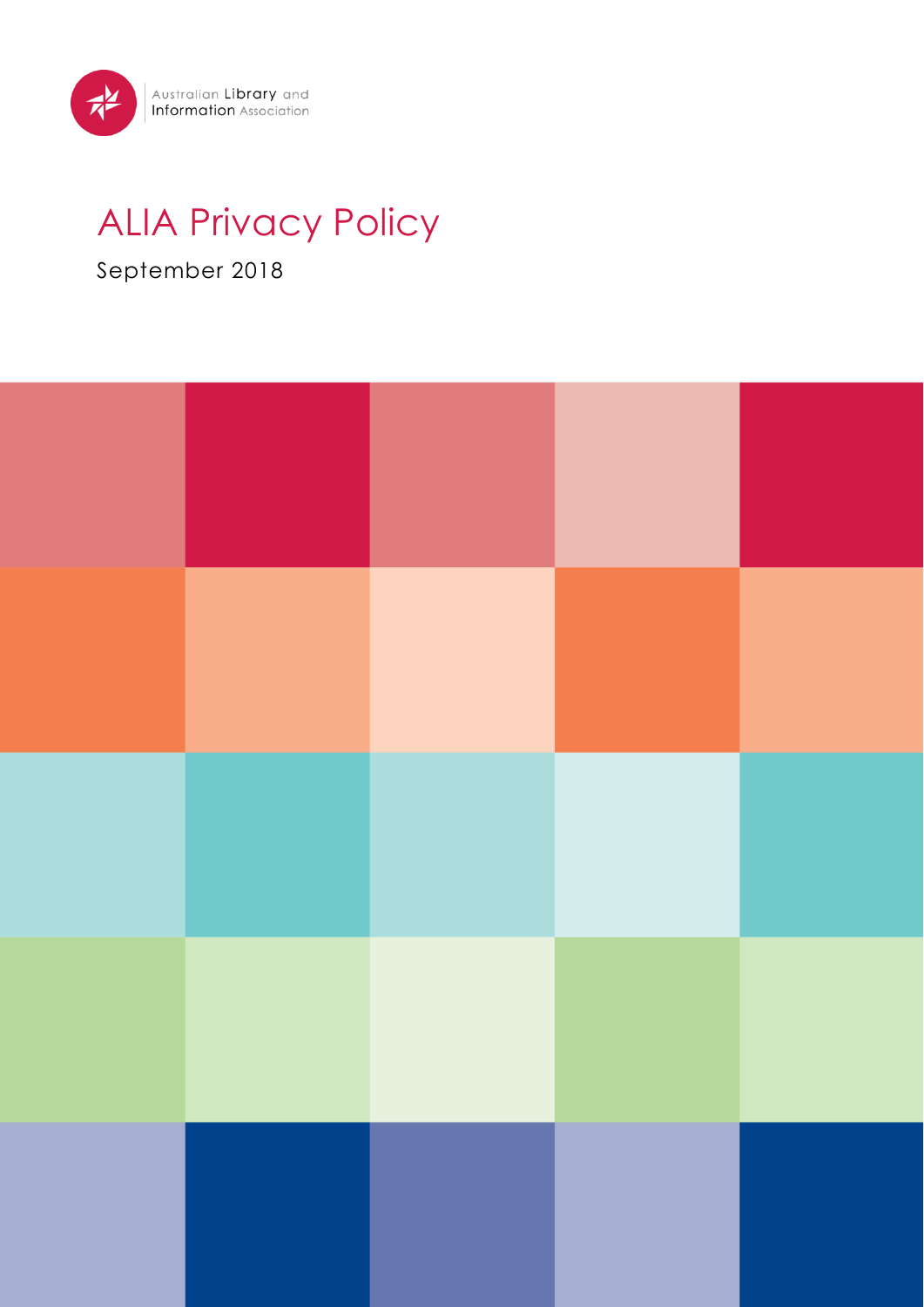

## <span id="page-1-0"></span>Contents

| 1. |                                                                                            |   |
|----|--------------------------------------------------------------------------------------------|---|
|    |                                                                                            |   |
|    |                                                                                            |   |
|    |                                                                                            |   |
| 2. |                                                                                            |   |
|    |                                                                                            |   |
|    |                                                                                            |   |
|    |                                                                                            |   |
|    |                                                                                            |   |
|    | ALIA Certified Professional and Distinguished Certified Professional Membership 6          |   |
|    |                                                                                            |   |
|    |                                                                                            |   |
|    |                                                                                            |   |
| 3. |                                                                                            |   |
| 4. |                                                                                            |   |
| 5. |                                                                                            |   |
| 6. |                                                                                            |   |
| 7. |                                                                                            |   |
|    |                                                                                            |   |
|    | Cookies.                                                                                   | 9 |
| 8. |                                                                                            |   |
|    | Gaining access to your personal information held by ALIA, and requesting the correction of |   |
|    | Making a privacy complaint if you believe that ALIA has breached the Australian Privacy    |   |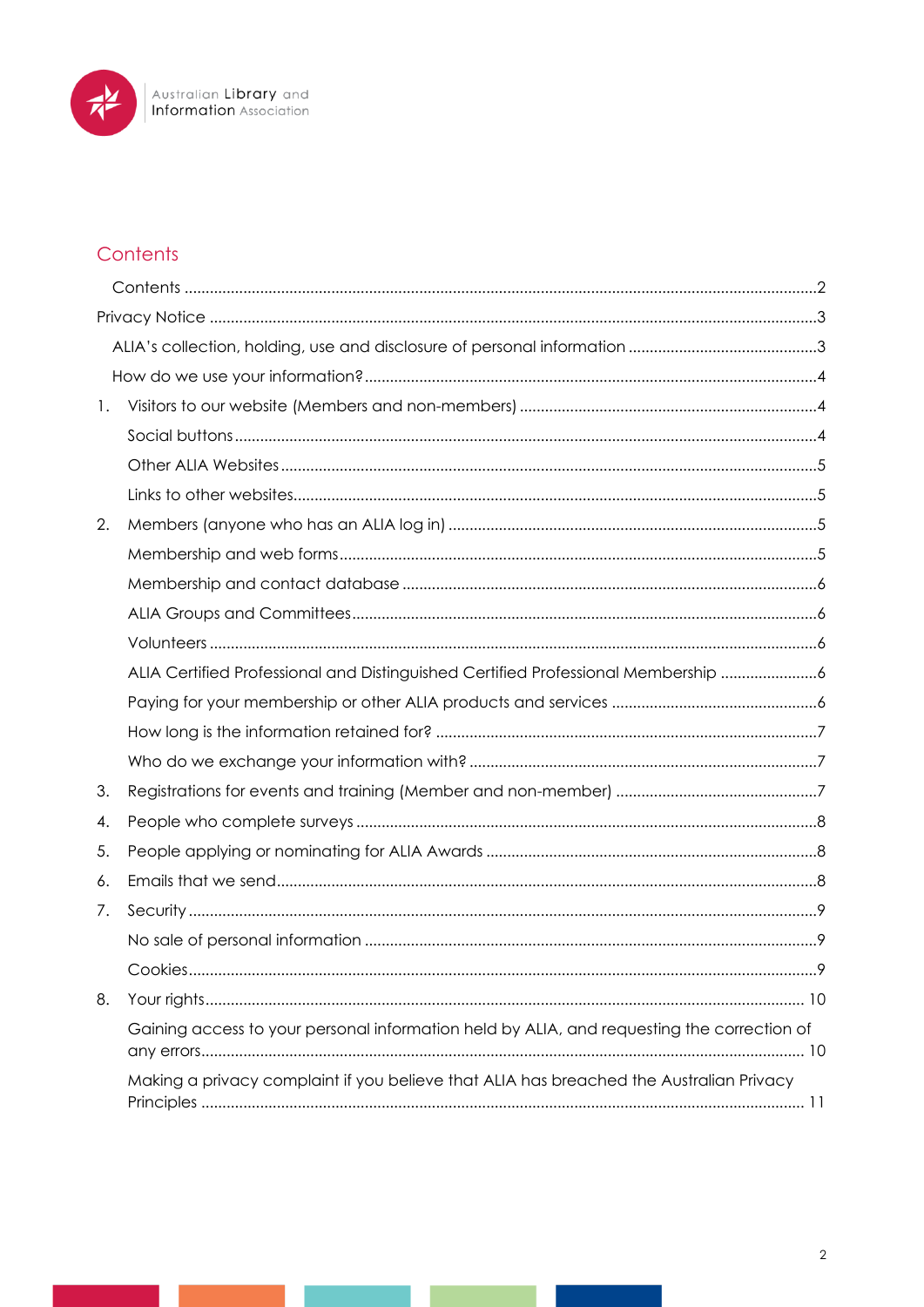

[How ALIA will deal with your privacy complaint](#page-10-1) ............................................................................. 11

## <span id="page-2-0"></span>Privacy Notice

This Australian Library and Information Association (ALIA) Privacy Policy was approved by the ALIA CEO and came into effect on 18 September 2018. It will be reviewed every 2 years or sooner in the event of changes to the relevant legislation.

[ALIA](file:///C:/Users/jdawes/AppData/Local/Microsoft/Windows/INetCache/jdawes/Desktop/%7borganisation_url%7d) proudly represents the Australian library and information sector as the peak body for professionals, staff, institutions, vendors, educators and other stakeholders. ALIA has offices in Canberra and is represented in each State and Territory.

ALIA has created this privacy statement in order to demonstrate our firm commitment to privacy. This privacy notice sets out what information we collect and why and how we use that information.

In accordance with *Privacy Act 1988* this is the Australian Library and Information Association's (ALIA) Privacy Policy.

## <span id="page-2-1"></span>ALIA's collection, holding, use and disclosure of personal information

ALIA holds several classes of personal information (some of which include sensitive information). ALIA may collect information from membership applications and renewals, from registrations for training and conferences, through its public consultation or guidelines portals, its website and its online shop front.

The information is held in, on or as:

- $\Box$  Membership database
- $\Box$  Training registration database
- Conference registration database
- **Professional Development database**
- General correspondence
- $\Box$  Contact t files
- $\Box$  Finance records
- Request for Tender and contract information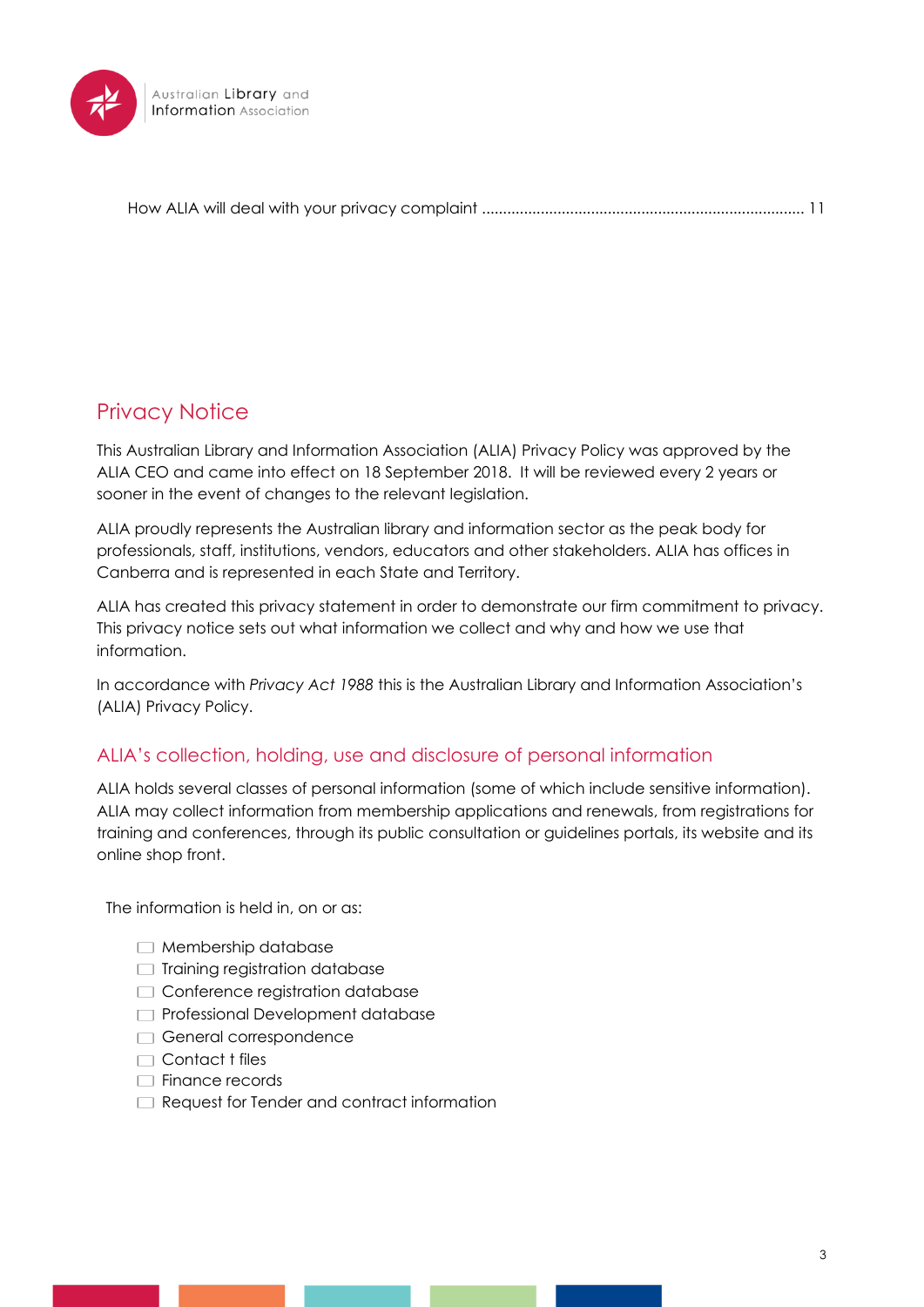

 $\Box$  Personnel and staffing files; and

 $\Box$  Subscription database and webforms.

#### <span id="page-3-0"></span>How do we use your information?

We collect, use and exchange your information so that we can:

- $\Box$  Establish your identity and assess applications for membership
- $\Box$  Price and design our services
- Administer our products and services
- **Manage our relationship with you**
- $\Box$  Conduct and improve our business and improve the member experience
- $\Box$  Comply with our legal obligations
- $\Box$  Identify and tell you about our activities that may interest you.

<span id="page-3-1"></span>This Privacy Policy applies to personal information we collect about:

## 1. Visitors to our website (Members and non-members)

We use a third-party service, Association Online (owned by Advanced Solutions International) to publish and host the ALIA Member Centre and database. When someone visits alia.org.au or membership.alia.org.au a third-party service, Google Analytics, is used to collect internet log information and to follow visitor patterns. By knowing the number of visitors to the various pages, we can improve the website and identify areas of particular interest. The information is processed in a way which does not identify individuals.

Association Online's Privacy Policy is here [\(https://www.advsol.com/asi/IMIS20/about/legal.aspx\)](https://www.advsol.com/asi/IMIS20/about/legal.aspx).

#### <span id="page-3-2"></span>Social buttons

Visitors may use these to bookmark or visit our social media sites. There are buttons for Twitter, Facebook, Instagram and RSS feeds. These work using scripts from domains outside of ALIA and it is likely those sites will collect their own information about your activity. You should review the policies of each of these sites to see how they use your information and to find out how to opt out or delete such information if this is your preference.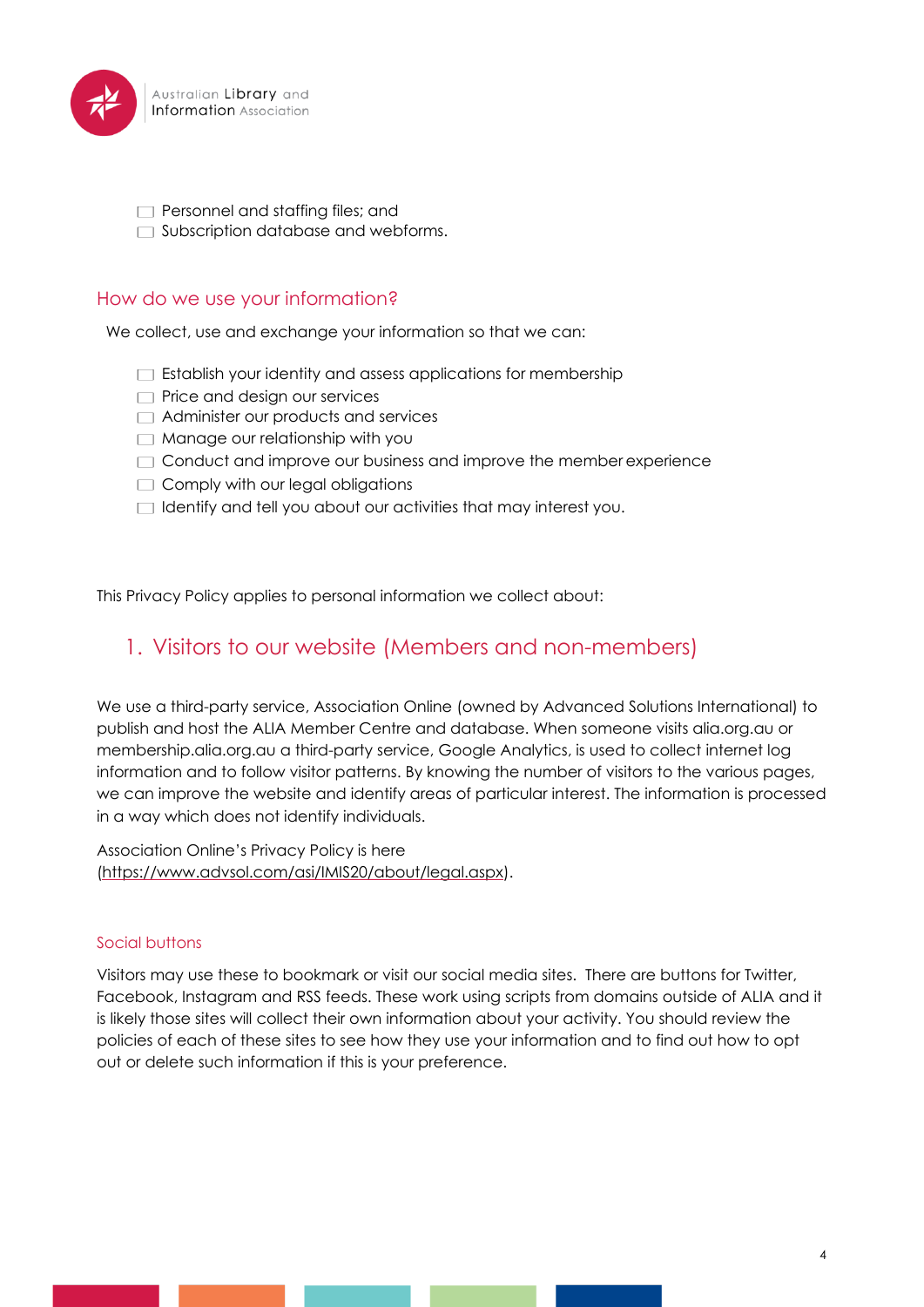

#### <span id="page-4-0"></span>Other ALIA Websites

ALIA is responsible for several other websites that you can link to from our main website. This list is not exhaustive and may change.

<https://fair.alia.org.au/>

<http://nationalconference.alia.org.au/>

<https://www.readinghour.org.au/>

#### <span id="page-4-1"></span>Links to other websites

Our website also contains links to other websites including those of our Corporate Members and suppliers offering member-only resources e.g. ProQuest journals and eBooks. Once you have used these links to leave our site, this privacy policy no longer applies, and we cannot be responsible for the protection and privacy of any information which you provide whilst visiting those sites. Please check the respective policies of any such site that you choose to visit.

## <span id="page-4-2"></span>2. Members (anyone who has an ALIA log in)

A Member (anyone who has a membership log in to ALIA) is the data controller for the information you provide during your membership unless otherwise stated. If you have any queries about membership or how we handle your information, please contact us at [enquiry@alia.org.au.](mailto:enquiry@alia.org.au)

#### <span id="page-4-3"></span>Membership and web forms

Membership personal details are obtained when membership applications and renewals are completed online or by mail. These details are retained in the membership database.

If you use our online application to join or update your details, this will be collected by a data processor on our behalf (please see Association Online membership database below).

We ask for your personal details including name and contact. We will also ask you about your professional qualifications, work experience and questions relevant to the sector. Our administration and management teams will have access to this information.

Further details may be collected in your Member profile. This information is used to provide access to the member only areas of the website and other Member-only benefits. The services and information available to you will be governed by the type of membership you have with us.

We will use other information you provide to represent the sector, e.g. to compile sector demographics – you will never be identifiable individually, but such information enables us to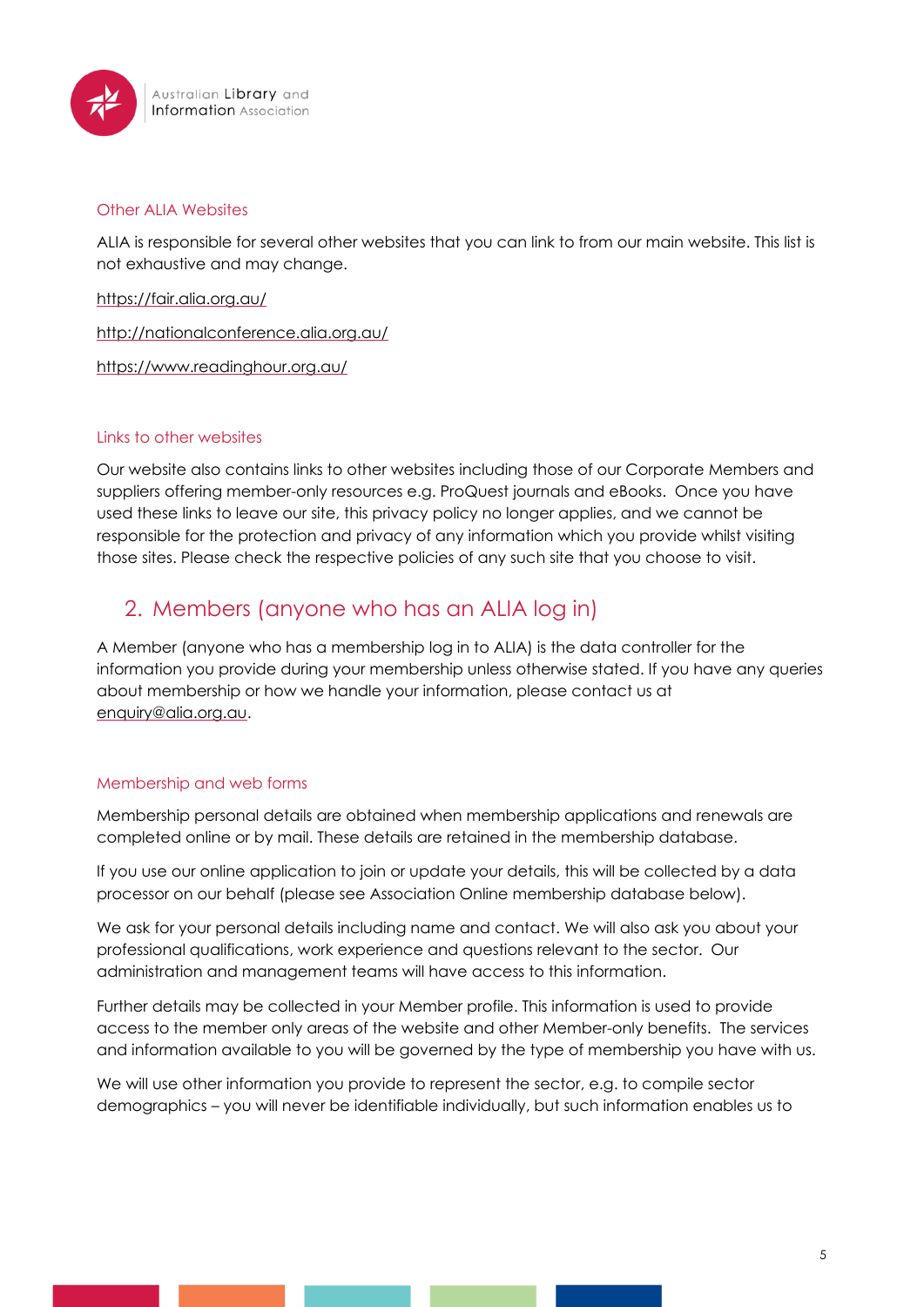

more effectively advocate for the sector. We may also use relevant information (e.g. sector or category of membership) to advise you of services or products that may be of interest.

#### <span id="page-5-0"></span>Membership and contact database

Your membership information is held by a third-party processer – Association Online (owned by Advanced Solutions International) who provide this online service for us. Here is a link to their privacy policy [\(https://www.advsol.com/asi/IMIS20/about/legal.aspx\)](https://www.advsol.com/asi/IMIS20/about/legal.aspx).

#### <span id="page-5-1"></span>ALIA Groups and Committees

If Members have joined an ALIA Group or Committee, their contact data (email or postal) may be shared with the Group or Committee organisers (taking into account any communication preferences stated by the Member), so that they can manage the group ELISTs, enewsletters, and send information about their activities. ALIA volunteers who will be in receipt of personal information are asked to read and sign a 'Confidentiality Agreement first, for example if they are a Group organiser and are sending out email communications or organising events.

#### <span id="page-5-2"></span>Volunteers

As a Member or non-member, you may be an ALIA volunteer or interact with ALIA volunteers (who may or may not be ALIA Members). If an ALIA volunteer will have access to personal information, it will be appropriate to their role and they will have been asked to sign a Confidentiality Agreement. This list is not exhaustive, but volunteers include ALIA Board Members, ALIA Advisory Committee Members, ALIA Mentors, ALIA Conference and Symposium Committee members.

#### <span id="page-5-3"></span>ALIA Certified Professional and Distinguished Certified Professional Membership

If you apply and are eligible for the status of Certified Professional or Distinguished Certified Professional, your name, state/territory and compliance details may be published with your permission in a listing on the ALIA website and in the Annual Report.

#### <span id="page-5-4"></span>Paying for your membership or other ALIA products and services

If you use a credit or debit card, your payment is received through Secure Pay, which collects on ALIA's behalf through the Association Online gateway. Their privacy notices can be found here. <https://www.securepay.com.au/privacy-policy/>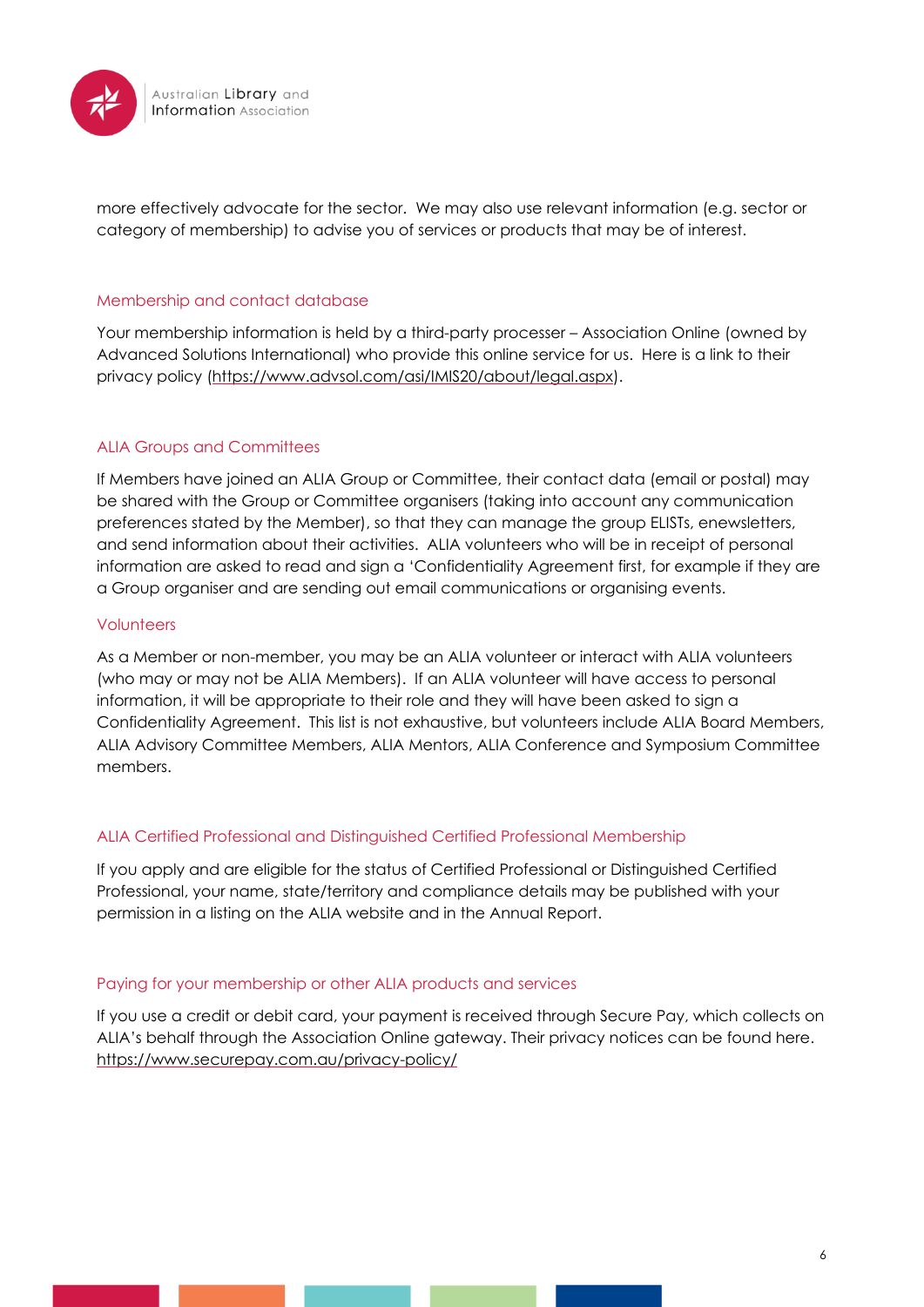

If paying by direct debit through a bank account, (in monthly instalments) your installments will be processed by ALIA and the Commonwealth Bank. Your bank details (BSB, account number and payment amount) are stored by ALIA.

#### <span id="page-6-0"></span>How long is the information retained for?

Records of financial transactions made with ALIA will be retained for 7 years, in line with Australian Tax Office requirements.

#### <span id="page-6-1"></span>Who do we exchange your information with?

We exchange your information with other companies who manage and deliver some of our services to Members, e.g. publishing our journals and magazines. Third parties include: Taylor and Francis and HWR Media. Any personal contact details provided to the third party is purely for the intent of delivering the membership benefit and not retained for any purpose.

## <span id="page-6-2"></span>3. Registrations for events and training (Member and nonmember)

If registering for an event or training, additional information such as dietary or access requirements may be collected but will only be used for that particular event. If a contact is signed in, relevant information from their Member profile may be pre-filled to speed up the registration process for them.

We use third-party services, Association Online or Cvent, to publish and host event details and tickets through ALIA websites. Cvent's privacy policy is here ([https://www.cvent.com/en/privacy](https://www.cvent.com/en/privacy-policy)[policy\)](https://www.cvent.com/en/privacy-policy).

*Training*: ALIA Training uses third-parties to deliver training courses for ALIA Members and nonmembers. Trainers are under contract to ALIA and will be given the names and email addresses of the individuals attending the course they are delivering so that they can create attendance registers, to facilitate learning and to gather feedback. Those personal details provided to training providers will only ever be used for the course being delivered. ALIA may use your attendance from your contact profile to contact you regarding further events and training that may be of interest to you. You can opt-out of this correspondence by unsubscribing from emarketing emails.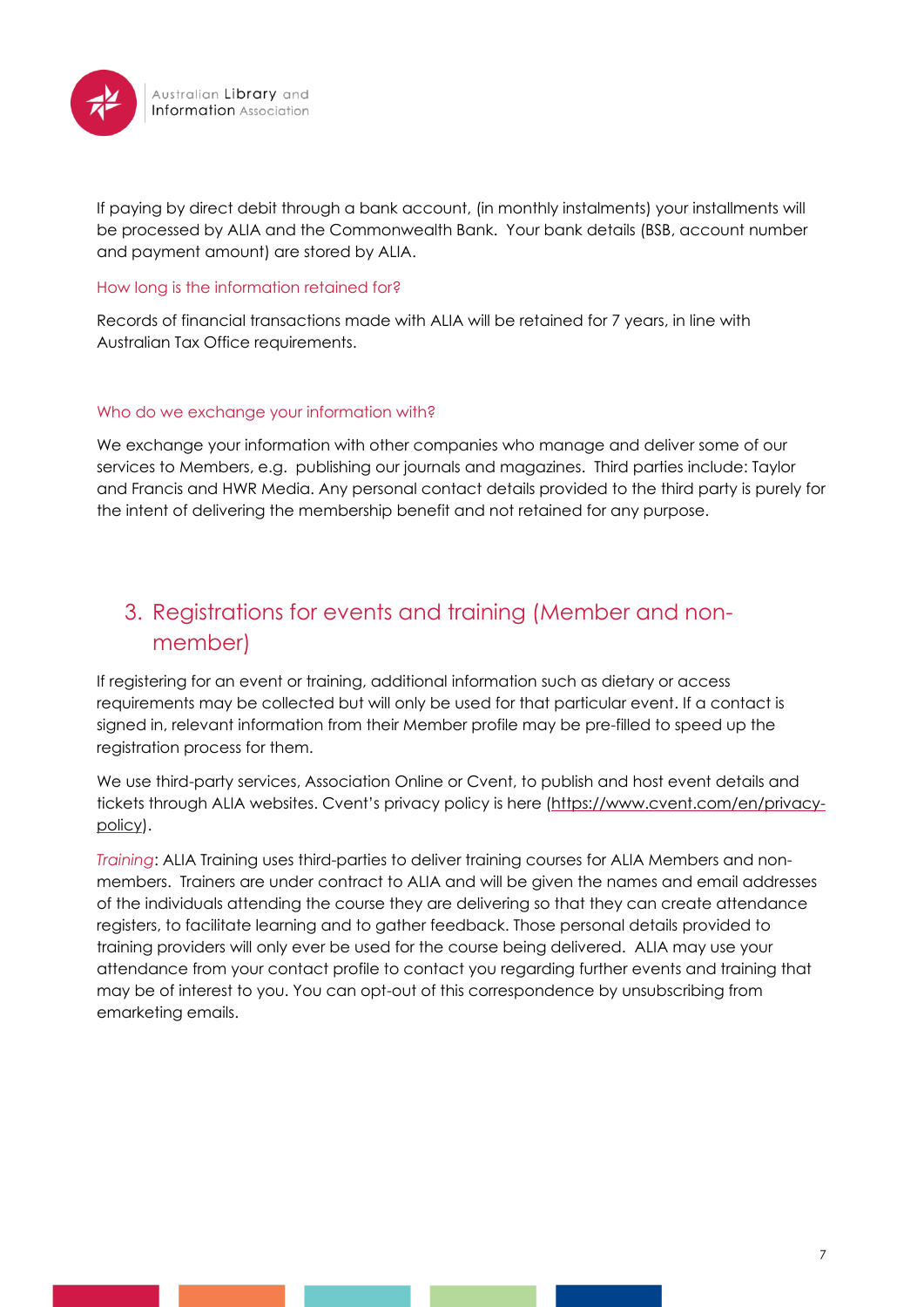

## <span id="page-7-0"></span>4. People who complete surveys

We will periodically carry out anonymous surveys on our website or via online surveys, this may be for sector research or market research regarding the services and benefits we currently offer or may wish to offer in the future, or to seek feedback. The purpose will be stated on the questionnaire. For all online surveys participation is always voluntary.

We may use the survey functionality of the ALIA website or the provider SurveyMonkey. If SurveyMonkey is used, this will be made clear to you and in it may include optional boxes for your name and email. However, it is likely the site will collect their own information e.g anonymous information about what you are doing. SurveyMonkey's privacy notice is here [\(https://www.surveymonkey.com/mp/legal/privacy-policy/?ut\\_source=footer\)](https://www.surveymonkey.com/mp/legal/privacy-policy/?ut_source=footer).

## <span id="page-7-1"></span>5. People applying or nominating for ALIA Awards

Nominations or applications for awards or bursaries may require additional information about both the nominator and/or possible recipient.

Any personal information provided in the nomination is used only for the purpose of reviewing the nomination and for ongoing administration of any bursaries that are awarded. We may also publish information about the awards or bursaries on our own website, including the recipient of the award or bursary.

## <span id="page-7-2"></span>6. Emails that we send

Emails that we send to Members and non-members come from ALIA and can be delivered from third party providers.

The standard notifications will come from Association Online database. There is an option to optout of receiving general ALIA emails at the end of each email. Emails sent to you regarding specific details e.g. your membership renewal are unable to be unsubscribed from as it forms a part of your membership. Please contact [membership@alia.org.au](mailto:membership@alia.org.au) if you would like to receive postal notifications regarding your membership instead.

ALIA enewsletters can also come from provider MailChimp. You will see an option to manage your email preference at the end of every email sent through MailChimp where you can subscribe/unsubscribe. This list is not exhaustive, but such emails may be about membership administration and benefits, newsletters, communication from ALIA Groups, events, sector and policy research, job vacancy listings, or services such as the ALIA PD Scheme.

*Email tracking*: Some emails that we send you have no tracking at all, e.g personal correspondence. Other emails that we send are tracked so we can tell if those emails send traffic to our website, or whether an individual user has opened or clicked on the email to help us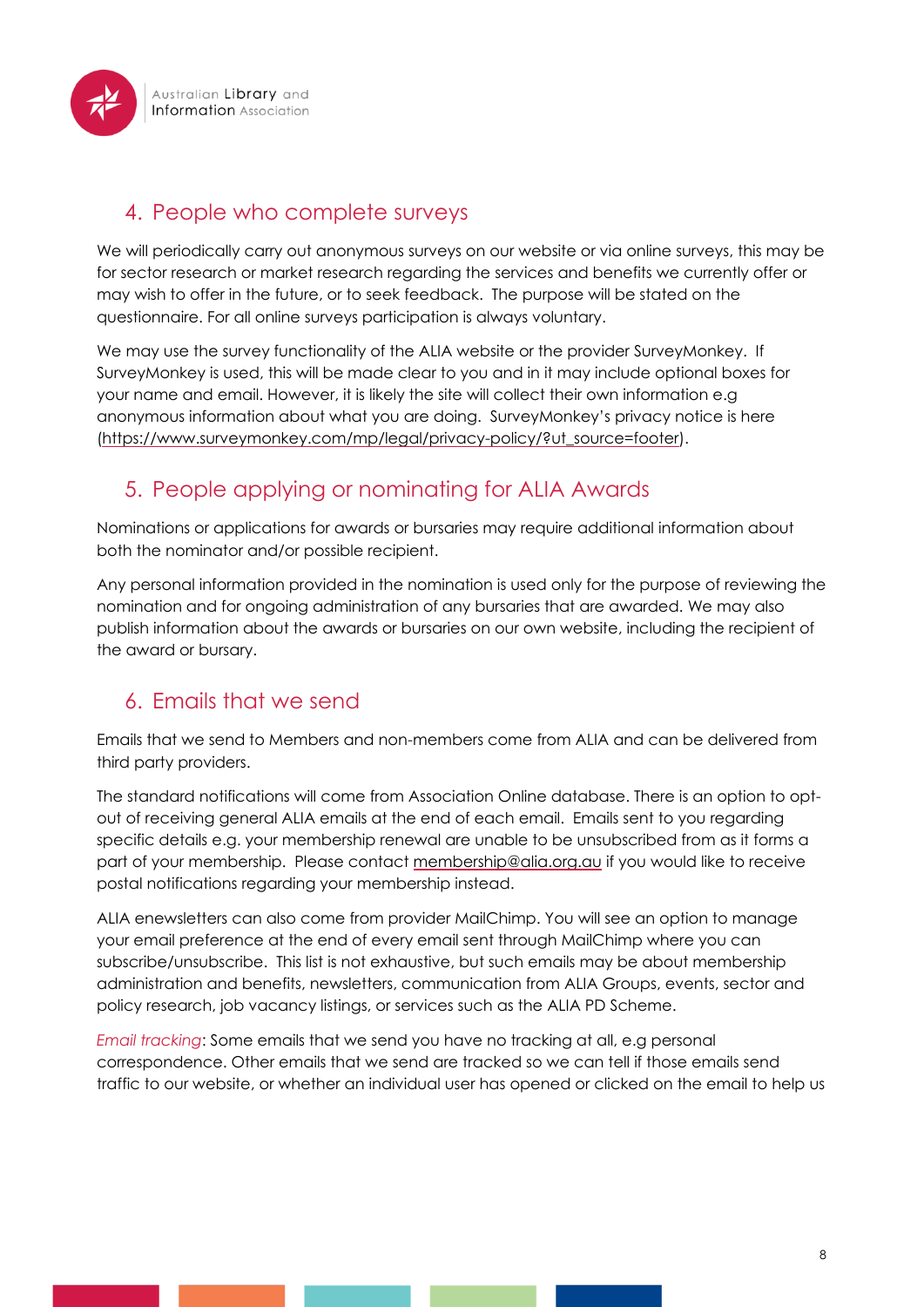

improve our communications. Here is a link to MailChimp's privacy policy [\(https://mailchimp.com/legal/privacy/\)](https://mailchimp.com/legal/privacy/).

## <span id="page-8-0"></span>7. Security

There are security risks associated with the transmission of information via the internet. ALIA has taken reasonable steps to safeguard against unauthorised access, use, modification or disclosure of personal information we hold electronically. Before deciding whether to use this facility you should make your own assessment of the potential risks to the security of your information.

#### <span id="page-8-1"></span>No sale of personal information

Under no circumstances will ALIA sell or receive payment for licensing or disclosing your personal information.

#### <span id="page-8-2"></span>Cookies

ALIA uses 'cookies' for maintaining contact with a user through a website session. A cookie is a small file supplied by us and the web browser software on your computer when you access our site. Cookies allow us to recognise you as an individual as you move from one of our web pages to another.

All cookies will be immediately lost when you end your internet session and shut down your computer. Our copy of your information will be automatically deleted 20 minutes after you last use our website. This information is only used to help you navigate our website systems more efficiently, not to track your movements through the internet, nor to record private information about you.

When you visit the ALIA website, ALIA makes a record of your visit and logs the following information for statistical or systems administration purposes:

- your server address
- $\Box$  your top level domain name
- $\Box$  the date and time of access to the site
- pages accessed and documents downloaded
- $\Box$  the previous site visited
- $\Box$  type of browser used.

This information is analysed to show broken links in our website, bottlenecks, and other site problems. We use this information to maintain our site for your efficient use.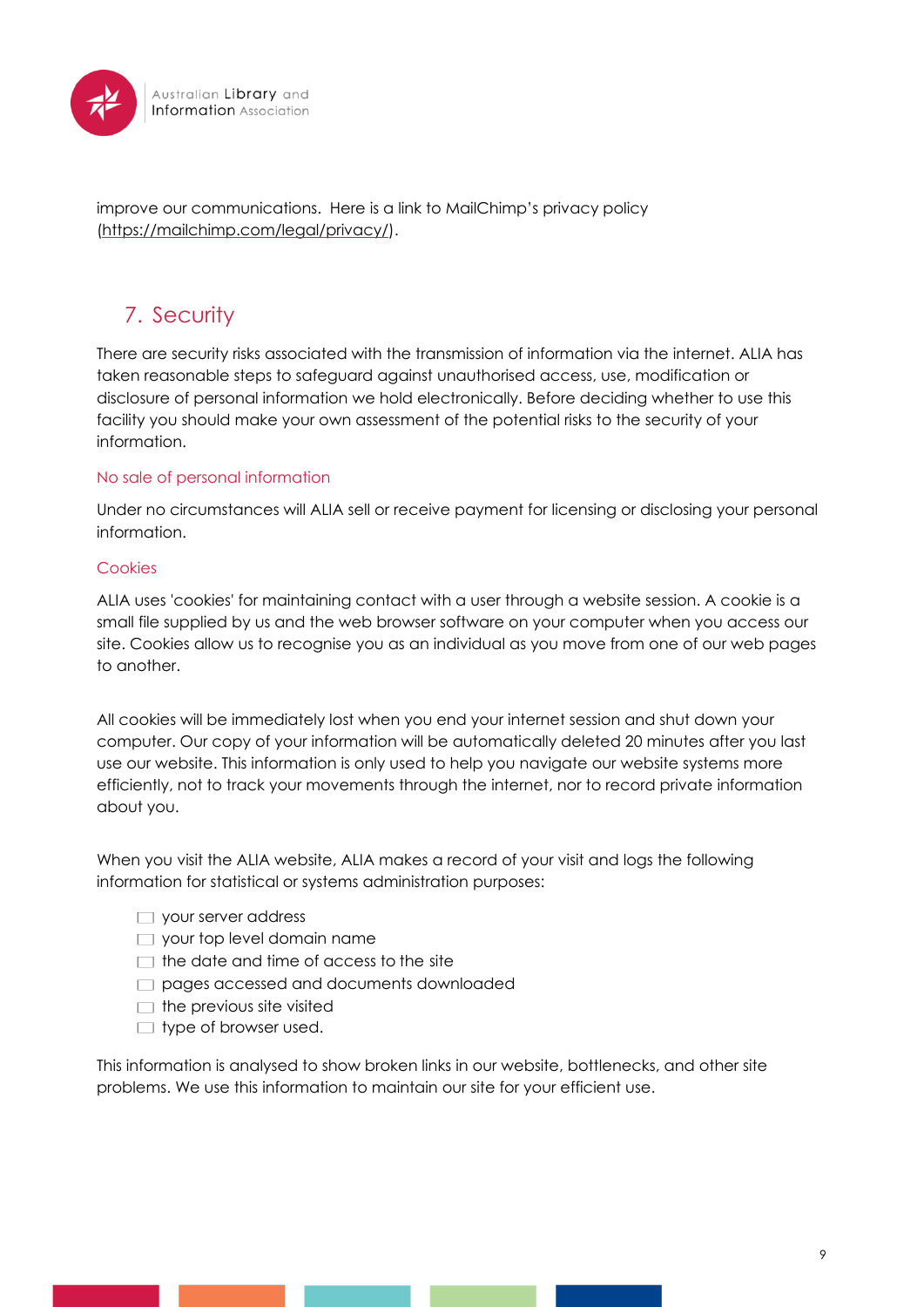

No attempt will be made to identify anonymous users or their browsing activities unless ALIA is legally compelled to do so, such as in the event of an investigation, where a law enforcement agency may exercise a warrant to inspect the Internet Service Provider's log files.

## <span id="page-9-0"></span>8. Your rights

#### <span id="page-9-1"></span>Gaining access to your personal information held by ALIA, and requesting the correction of any errors

You have the right to request access to any of your personal information held by ALIA and to request corrections, similarly, if an individual requests that their own personal information be deleted or destroyed, the Association will make all reasonable efforts to do so, however it may be impossible to delete without some residual information because of backup and records of deletions.

If you would like to request access to your personal information you can contact ALIA on (02) 6215 8222, by email to [enquiries@alia.org.au](mailto:enquiries@alia.org.au) or by writing to the following address:

The Chief Executive Officer ALIA PO Box 6335 KINGSTON ACT 2604

If, after reviewing your personal information, you consider that it contains errors, or requires amendment, you can request that these errors be corrected, or the amendments be made.

To do this you should contact ALIA, enclosing the relevant information and setting out the corrections or amendments sought, with appropriate supporting documentation.

European users and those whose information we receive under the EU-U.S. Privacy Shield have certain legal rights to obtain information about whether we hold personal information about them, to access personal information we hold about them, and to obtain its correction, update, amendment or deletion in appropriate circumstances. Some of these rights may be subject to some exceptions or limitations. We will respond to your request to exercise these rights within a reasonable time (and in all cases within 30 days of receiving a request).

Rights which you are entitled to are:

- Data access rights
- Right to restrict processing